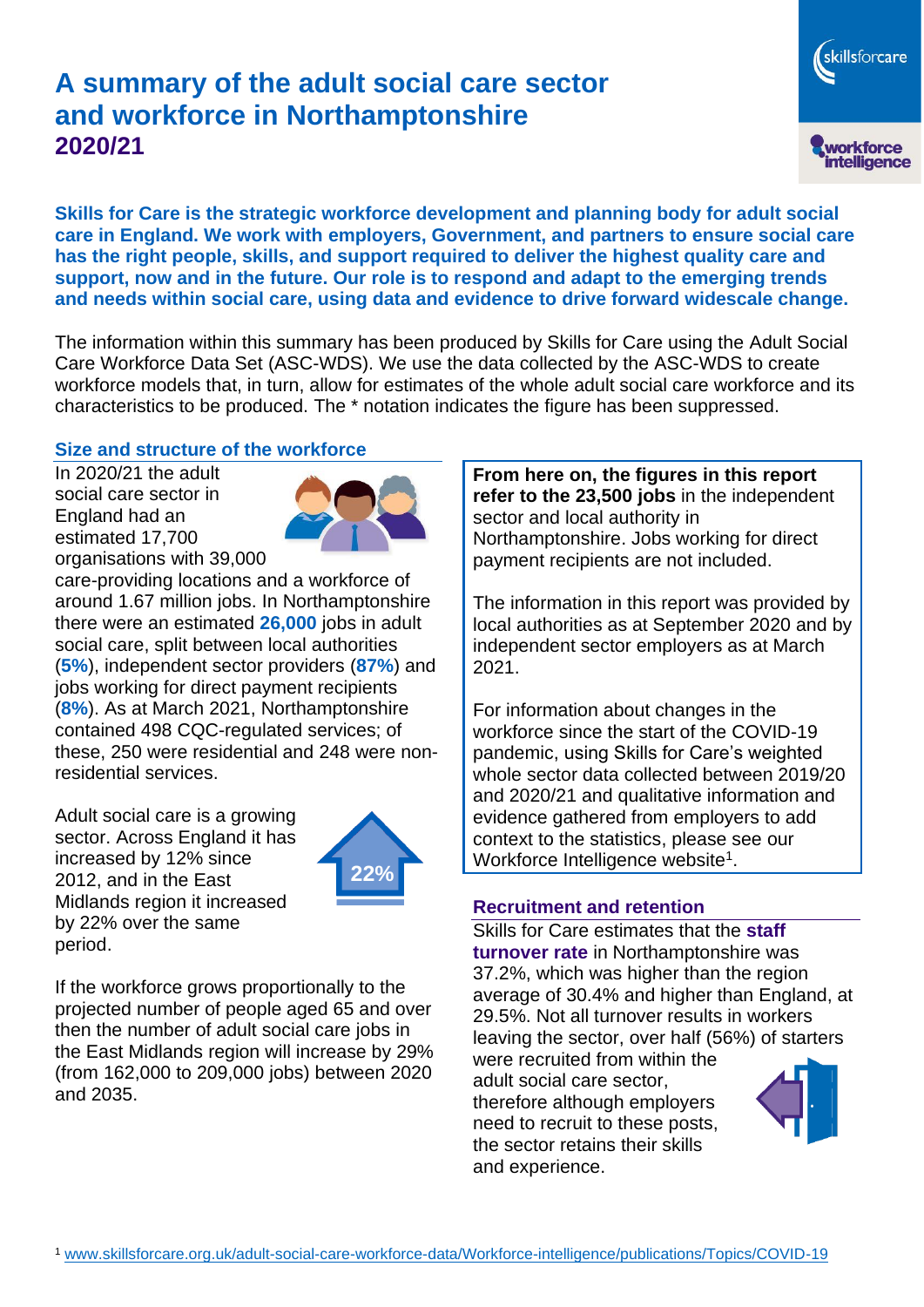Adult social care has an experienced 'core' of workers. Workers in Northamptonshire had on average **8.5 years of experience in the sector** and 79% of the workforce had been working in the sector for at least three years.

Using both workforce intelligence evidence and our links with employers and stakeholders across England, we know that recruitment and retention is one of the largest issues faced by employers. We have many resources and tools available to help, for example the 'Values-based recruitment and retention toolkit'<sup>2</sup> and 'Seeing potential: widen your talent pool'. <sup>3</sup> For more information please visit: [www.skillsforcare.org.uk/recruitment-retention](http://www.skillsforcare.org.uk/recruitment-retention)

#### **Employment information**

We estimate Northamptonshire had **23,500** adult social care jobs employed in the local authority and independent sectors. These included 1,800 managerial roles, 600 regulated professionals, 18,500 direct care (including 16,000 care workers), and 2,800 other-non-care proving roles.

The average number of **sickness days** taken in the last year in Northamptonshire was 8.8, (9.6 in East Midlands and 9.5 across England). With an estimated directly employed workforce of 21,000, this would mean employers in Northamptonshire lost approximately **183,000 days to sickness in 2020/21**. In England levels of staff sickness have nearly doubled over the course of the pandemic between 2019/20 and 2020/21, in total around 6 million extra days were lost to sickness than in the year before.

Almost a third (29%) of the workforce in Northamptonshire were on zero-hours contracts. Around a half (53%) of the workforce usually worked full-time hours and 47% were part-time.

#### **Chart 1. Proportion of workers on zero hours contracts by area**

**England** East Midlands Northamptonshire



### **Workforce demographics**

The majority (83%) of the workforce in Northamptonshire were female, and the average age was 43.8 years old.



Workers aged 24 and under made up 9% of the workforce and workers aged over 55 represented 26%. Given this age profile approximately 6,200 people will be reaching retirement age in the next 10 years.

Nationality varied by region, in England 83% of the workforce identified as British, while in the East Midlands region this was 88%. An estimated 81% of the workforce in Northamptonshire identified as British, 8% identified as of an EU nationality and 11% a non-EU nationality, therefore there was a similar reliance on EU and non-EU workers.

### **Pay**



Table 1 shows the full-time equivalent annual or hourly pay rate of selected job roles in Northamptonshire (area), East Midlands (region) and England.

All figures represent the independent sector as at March 2021, except social workers which represent the local authority sector as at September 2020. At the time of analysis, the National Living Wage was £8.72.

#### **Table 1. Average pay rate of selected job roles by area**

|                                 | <b>England</b> | Region  | Area    |
|---------------------------------|----------------|---------|---------|
| Full-time equivalent annual pay |                |         |         |
| Social Worker <sup>t</sup>      | £37,100        | £35,400 | £31,700 |
| Registered nurse                | £33,600        | £33,000 | £35,800 |
| Hourly pay                      |                |         |         |
| National Living<br>Wage         | £8.72          | £8.72   | £8.72   |
| Senior care worker              | £10.00         | £9.75   | £9.93   |
| Care worker                     | £9.29          | £9.21   | £9.38   |
| Support and<br>outreach         | £9.53          | £9.22   | £9.33   |

†Local authority social workers only.

Please note that pay varies by sector, with local authority pay generally being higher than independent sector pay.

[www.skillsforcare.org.uk/vba](http://www.skillsforcare.org.uk/vba)